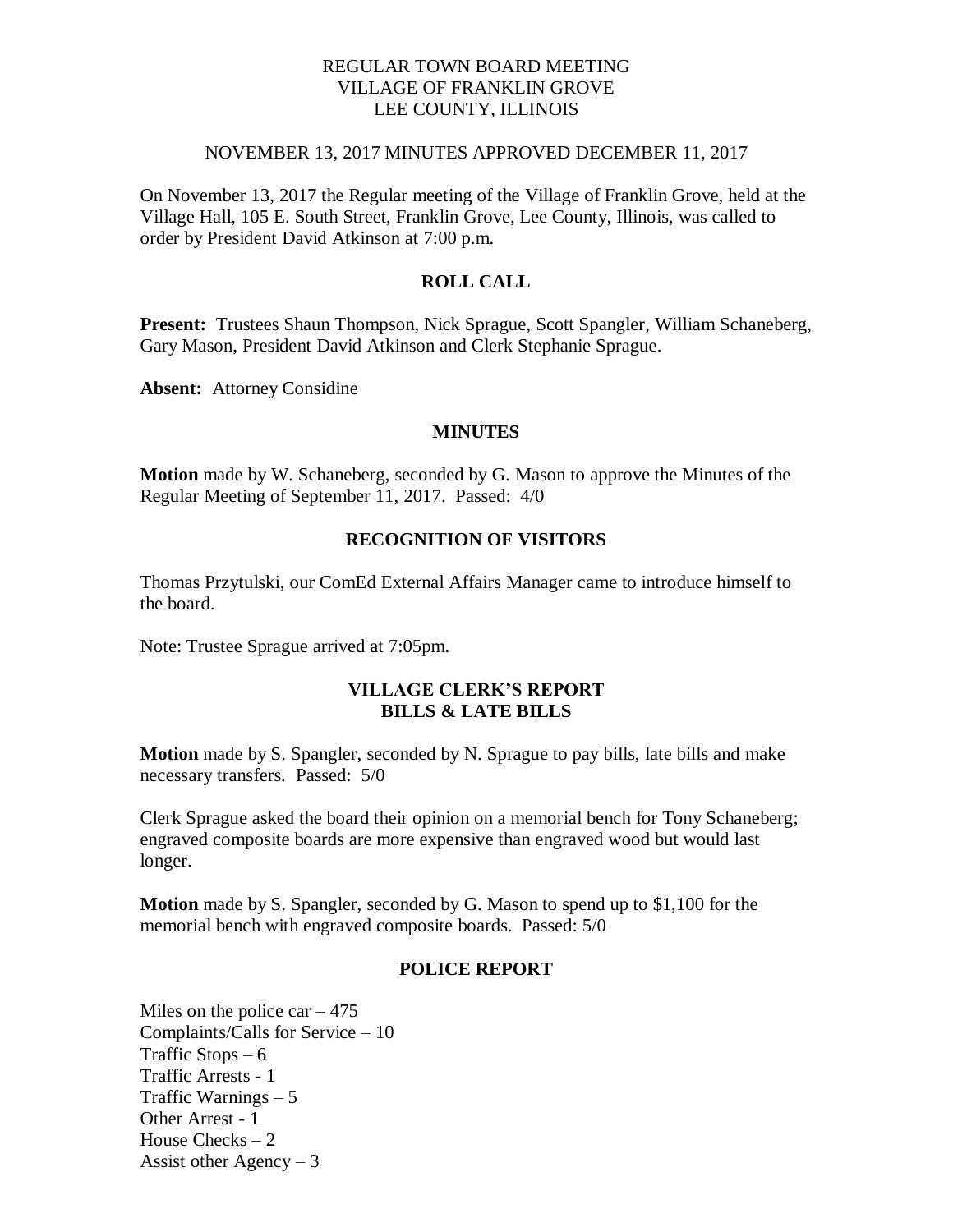# **LEGAL ISSUES (Attorney Considine)**

None

### **GENERAL ISSUES**

President Atkinson advised the board there is a written agreement between the village and Jesse Hardy that needs to be signed and from that day he has 30 days to get done what we asked to be done with the property on N. State Street.

President Atkinson advised the board we need to fill Tony Schaneberg's trustee position. He said Bob Bass' name has been mentioned a few times.

# C**OMMITTEE REPORTS**

# **STREETS & ALLEYS**

(N. Sprague Chairman)

Trustee Sprague advised the board the village trees have been planted.

Clerk Sprague informed the board Roxy Stenzel asked if the village would be willing to help the business association out with the purchase of some lighted garland around the street light poles downtown.

**Motion** made by W. Schaneberg, seconded by N. Sprague to spend up to \$700 for Christmas lights.

### **WATER & SEWER**

(W. Schaneberg Chairman)

None

#### **COMMUNITY DEVELOPMENT**

(G. Mason Chairman)

None

### **PROPERTIES**

(N. Sprague Chairman)

None

# **FINANCE AND INSURANCE COMMITTEE**

(S. Thompson Chairman)

Trustee Thompson informed the board we did receive a check from our insurance company to cover some of the cost of the fire hydrant that was damaged, and we should be receiving the rest from the homeowners insurance company.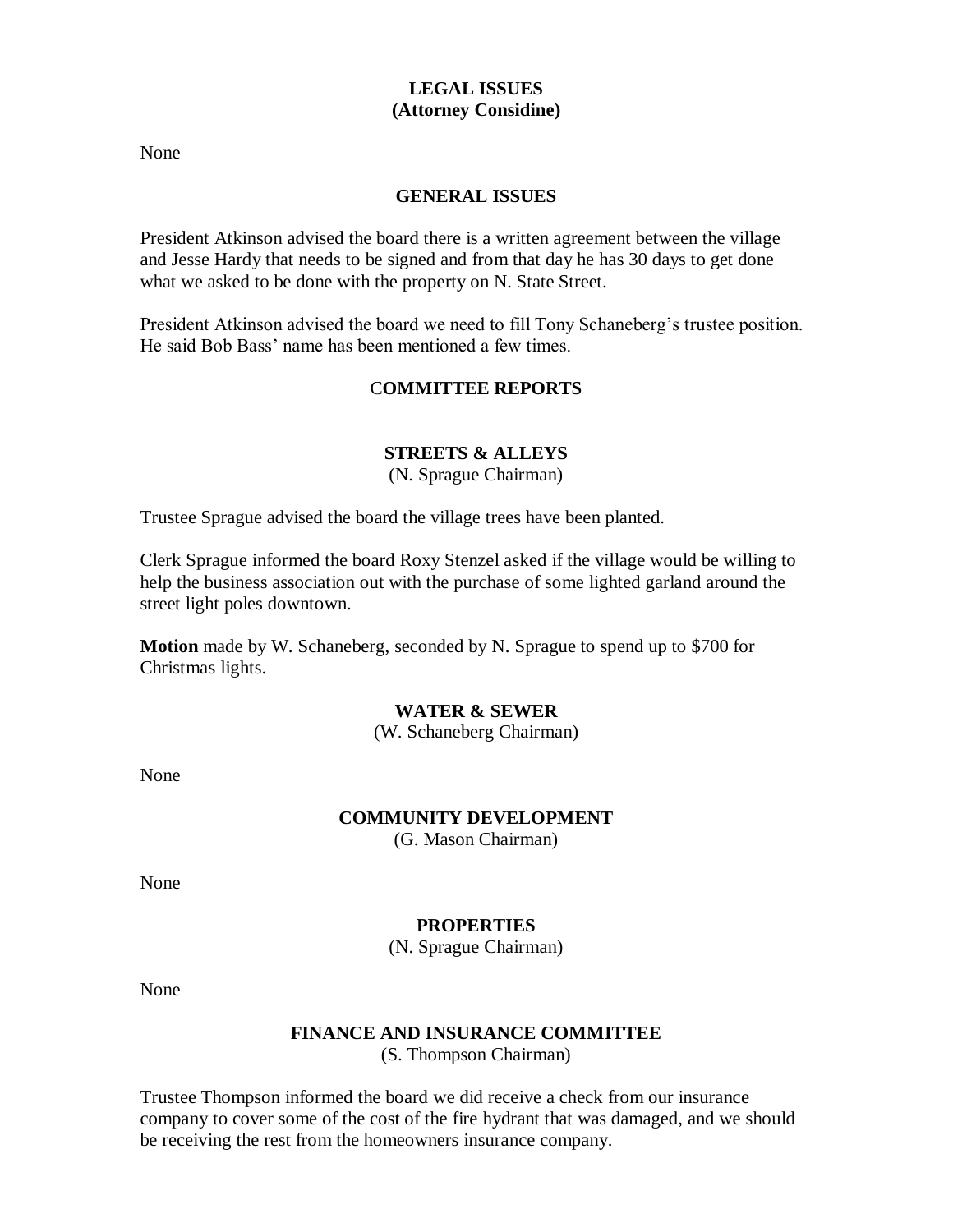# **TOURISM**

### (S. Spangler Chairman)

Trustee Spangler brought to attention to the board that our current ordinance for water main responsibility is from 1984 and currently the homeowner is responsible from the house to the main. He suggested it be changed to the homeowner being responsible from the shut off to the house and the village being responsible from the main to the shut off. President Atkinson stated the ordinance was put in place for EPA grants and/or low interest loans. President Atkinson suggested anyone interested, look into insurance from someone such as Nicor that offers utility line repair plans.

Trustee Spangler asked to have the Christmas lights at the tree checked to make sure they are working properly before the Christmas Walk, which will be on December  $8<sup>th</sup>$ .

Trustee Spangler informed the board the Business Association has a raffle for a little red wagon full of wonderful things. Raffle tickets can be purchased at the Lincoln Building or Stenzel's Insurance.

Trustee Spangler informed the board the property south of Atlasta Park which is currently property of Lee County Soil, is willing to give the property up. Originally they were going to offer it to Chaplain Creek Historical Society which is were it came from, but they found out they can not give it to a private organization. The village now has the opportunity to have it if we chose to pursue it. President Atkinson agreed the village should pursue it.

Trustee Spangler advised the board there will be a meeting Saturday, November  $18<sup>th</sup>$  at 12:30pm at the Lincoln Highway Building to discuss getting the original Lincoln Highway bridge back across where it was.

# **HISTORIC PRESERVATION/EARLY WARNING**

(S. Spangler Chairman)

None

# **OTHER**

Marilyn Spangler informed the board the park committee received an estimate for fence removal from around the tennis courts. She said the bid was very high and was wondering if someone would be available to remove the fence from 3 sides, leaving the north end to protect the basketball courts. President Atkinson stated absolutely our village employees could handle this. Marilyn said the fence is not to be disposed of because it may be used on the south side of the property where the sand volleyball courts will be going.

Marilyn informed the board the Halloween parade was a success with over 70 participants, 3 contestants from each category were selected as winners and awarded prize money, ribbons passed out to everyone and cookies were served.

Marilyn asked if someone is still cleaning the women's shelter because it wasn't cleaned last Monday. President Atkinson said Monday's this time of year are busy for the employees because they typically have yard waste to pick up from the weekend.